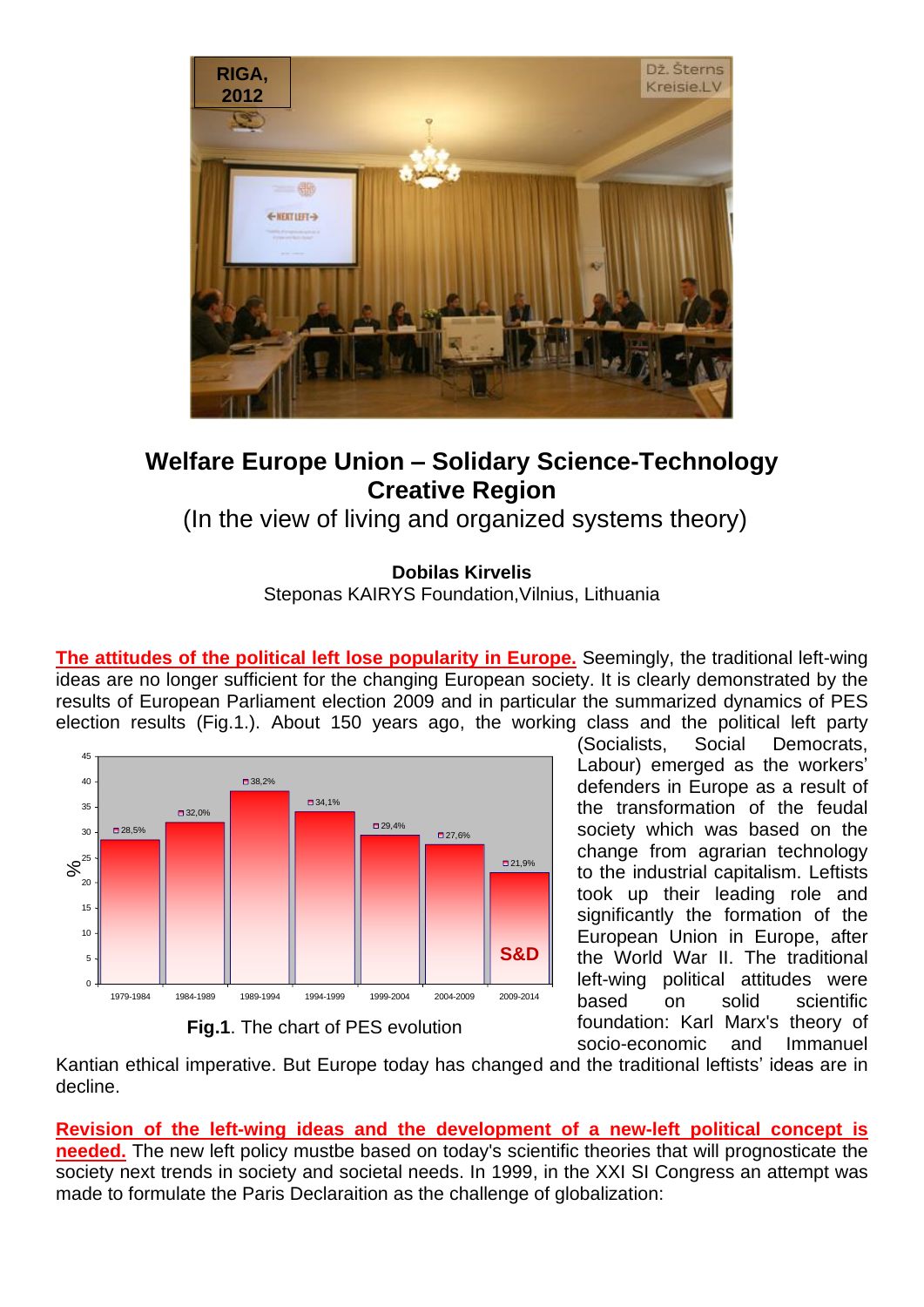

**Fig.2**. Five Kondratieff social-economic waves or cycles and Schumpeter creative destructions emerge due to the specially implemented technologies. Latter, a new sixth social growth cycle arises caused by a new set of NBICE technologies

"*1. Humankind is witnessing a new change of era marked by the phenomenon of globalisation. The transformation of an industrial society into one dominated by information and knowledge is taking place at a pace and extent hitherto unknown in history.*

*2. The technological revolution including biotechnology and information is the driving force in this historic process. The globalisation of information, the economy, commerce and capital movements brings, completely new opportunities with far reaching implications, … So far, however, the more visible results have been extreme increases in inequality, within nations and throughout the different regions of the world.*" The Declaration of Paris was a prelude to the Lisbon Strategy, which, regrettably, is being fully implemented only in some Nordic EU Member States (Sweden and Finland). The new scientific living and organized systems theories focus on the new features of social development and forces to see the newly emerging social layers or classes that predetermine the future.

**Creative social layer (class) of science-technology and its formation as the guarantor for the future of Europe and mankind.** The scientific theories of Kondratieff socio-economic development "waves" or "cycles" and Schumpeter concept of "Creative destructions" clearly demonstrate that social evolution is driven by new technology and their implementation (Fig.2). European society already lives in the fifth Kondratiff's cycle or ratherat its end and has lived through four socio-economics rises of industrial society and the same number of periods Schumpeter's "creative destruction". It's seems that today we are living in the initial phase of the sixth technological development wave that, acording Schumpeter, causes the present global crisis ("creative destruction"). According to the theory, the today's economic crisis is not tactic but strategic. The solution to the crisis represents rapid and efficientdevelopment of new technologies and their implementation. This requires the development of special social science-technology creative layer (the creative-class, after R. Florida) of social science-technology focused on converging NBICE (Nano-Bio-Info-Cogno-Eco) technologies to by developed and implemented.

**The creative social layer (creative class) of science-technology as the new political focus of the Next Left and the future path of innovations.** The working class as the traditional left social layer in the developed Western European countries is losing relevance. Workers are sufficiently well protected by law and by instilled attitudes of social ethics. In addition, the traditional workers compose only 20% of the population in industrially developed countries of and this group is shrinking, as was the cases with the agrarian social layer some time ago. Workers are being replaced by by machines and robots in the fields of industry. The problems of the workers, especially prominent under present crisis, remain unsolved in Eastern European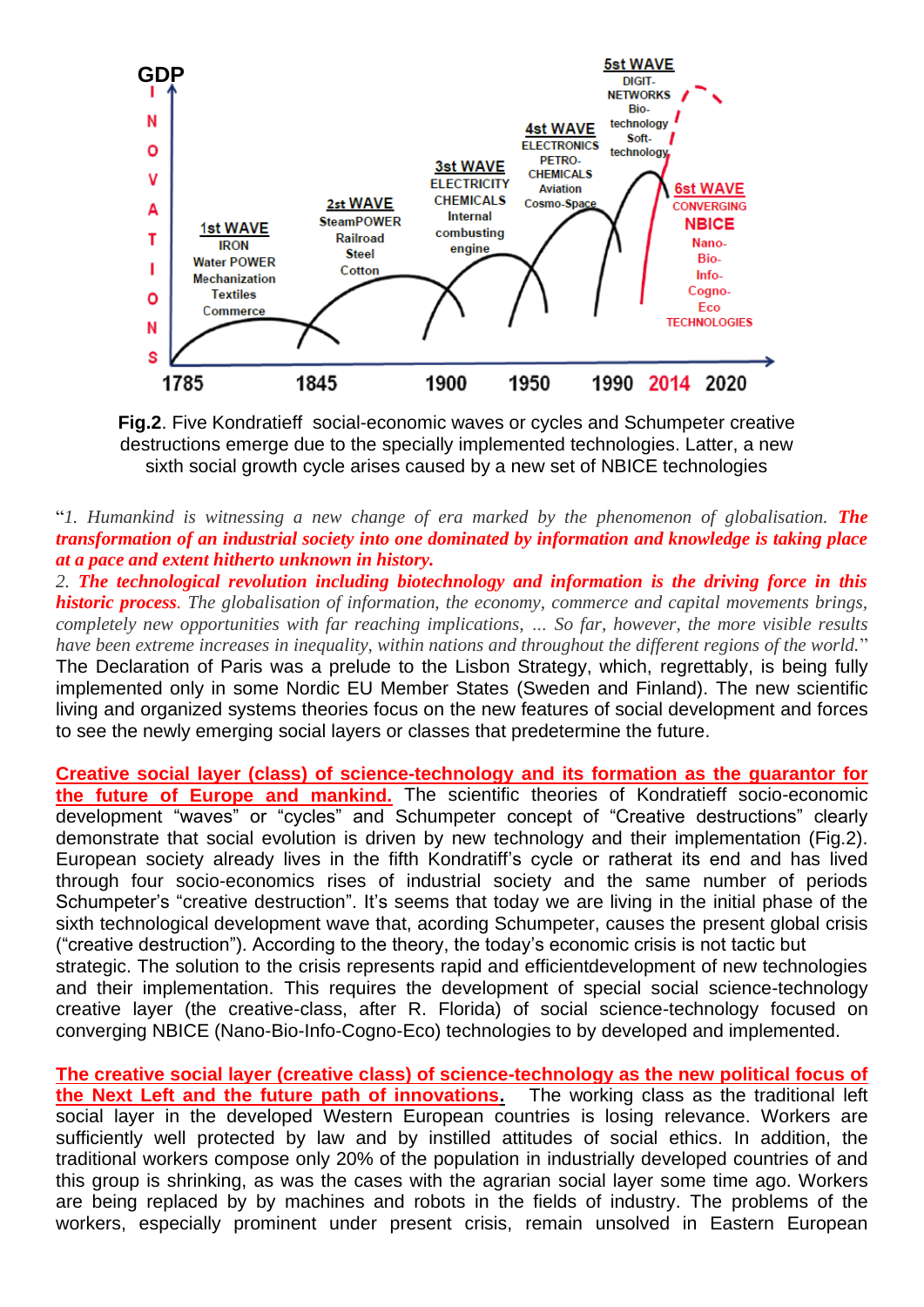countries. But, looking at social development, it is evident that the traditional workers' jobs solutions of their problems lie only in the development of new and high technologies and their implementation. The new NBIC technologies and their implementation is a strategic way for the left-wing Socialists and Greens to address the problems. The converging science-technology concept require substituting the hazardous physical-chemical technologies with synthetic biology and bio-technology which harmoniausly converge with the natural life as they are regarded as technologies by their nature. This also related to the issues of psychological technologies of human self-discovery and self-realization in society.

**Creation of new science based technologies the true human life and the guarantor of human well-being.** The traditional workers of the industrial society is not free, because in order to earn their daily bread for themselves and their families, workers have to do the work of a machine: the work that is inhumane, often hard, monotonous and exhausting. Abraham Maslow's hierarchy of human needs demonstrates that there are five levels of human needs with physiological needs being in lowest. In order to liberate workers as humans, it is not enough to satisfy their physiological needs. The satisfaction of these needs leads to higher levels needs, such as security, positive social environment, universal respect and highest level of self-discovery. One can acknowledge that Western European, particularly Scandinavian countries have achieved the level of human life that satisfies the needs of the four lowest levels in the hierarchy of needs. However, the fifth highest level of human self-discovery and self-actualization is hardly achieved. This is a specific activity of human life – **the generation of information, that is the formulation of problems, the generation of the projects and programs in creative decision-making**. This is field of action for the creative class, for the special creative social layer which life entails finding solutions to problems rather than only struggling for earning a living and material comfort. A person who has reached the fifth level of the needs of the Abraham Maslow's hierarchy of needs and who enjoys public recognition can be happy even in poverty. The social creative class which consist of such creative personalities that have conditions to seek solutions for societal problems is a public good and reliable guarantor for survival.

**Is the creative layer of science-technology socially insured?** One can unambiguously state that the creative layer of science-technology in the Baltic and Eastern European countries is left for its own survival. The scientific-technological work of individuals is not seen as a guarantor for the future society but as the way to meet the goals of these individuals in science and arts. The situation is better in Western European countries; however majority of workers from the social service layer enjoy higher wages and benefits as compared to scientists. This demonstrates that even the European Left still does not see the emerging creative society. European leftists as the "Next Left" is faced with a problem: to assess the importance of creative class of sciencetechnology for the future of the world and make policy decisions regarding the future of this social stratum. This could be the flagship program of the Next Left. Scandinavian countries, Sweden and Finland in particular, are the best prepared for implementation of such strategic ideas in the European Union. The Baltic countries need to regard them as models.

**The future of the EU and Baltic countries lies in the creative Baltoscandic Region of science-technology.** In 2009-2010, the following studies were carried out on the prosperity different countries: *Legatum* ranked 110 countries according to eight life quality indicators and *NewsWeek* ranked 100 countries out of 200 existing and sufficiently well-known to 5 indicators. The findings demonstrated that the Scandinavian countries and Finland were in the first top ten. Finland and Sweden stood out In particular. The Baltic countries were in the fourth or even fifth dozen. By the Global Inovative Index, the Baltic countries are ranked 24th – 44th places. The Scandinavian countries and Finland are distinguished with the highest ratings for innovations. Finland is the best model to the Baltic States as it is a small country with the most severe nature conditions out of all the Baltic countries. Finland as well as the Baltic countries suffled from World War II and today is one of the most prosperous countries characterized by high and increasing innovation - a new high-tech creativity. The scholar and author of the creative class concept R. Florida states in his research (2004) conclusions that "**The creative class drives the Nordic-**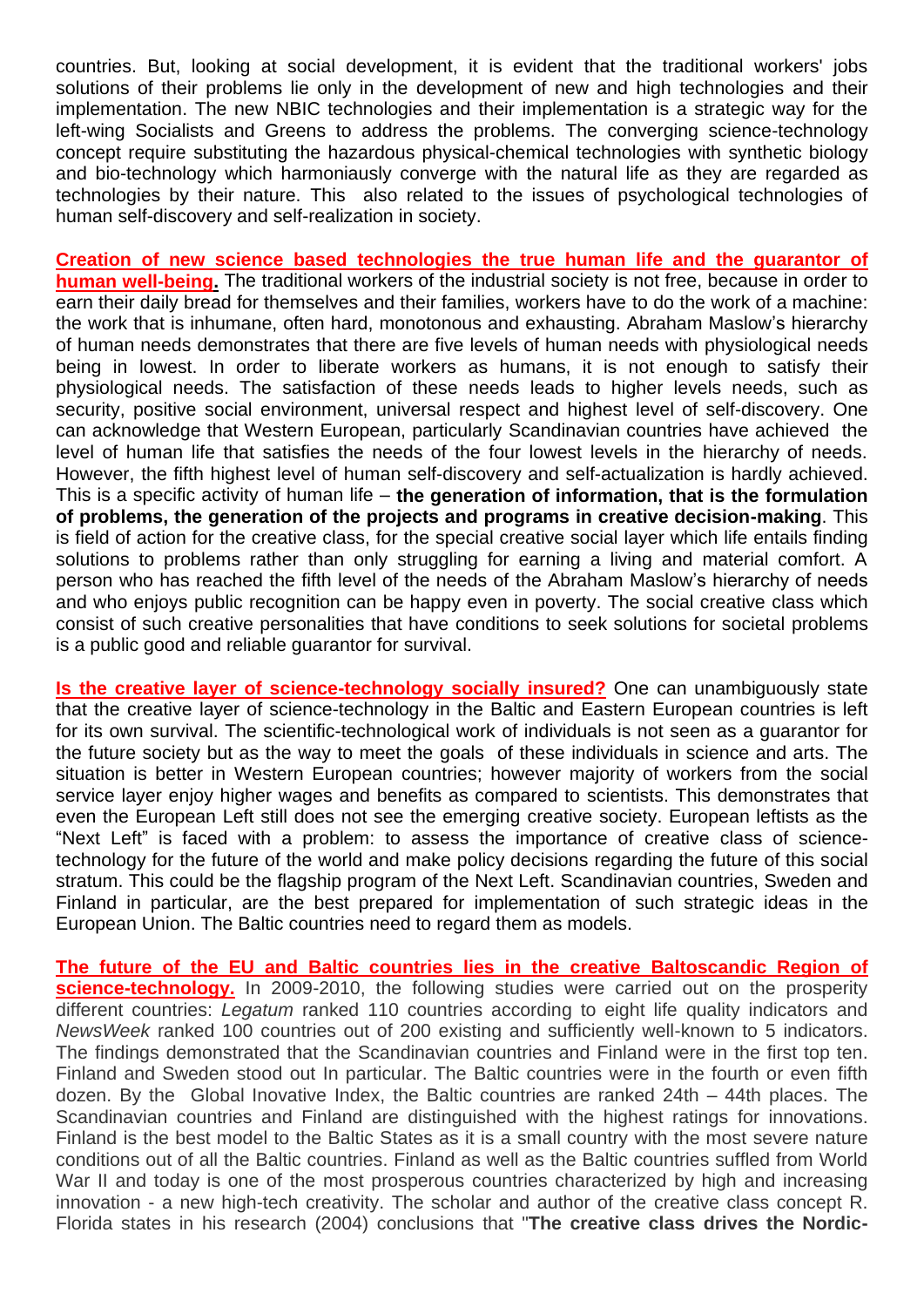**Europe's new leading nations**." Scientific-technological creativity of these countries turned them into welfare states not only economically but also socially and psychologically. It is necsessary, for instance, the Baltic countries to co-operate with them in view of creative science-technological Baltoscandic Region in the European Union. It could be a model for the continental European Union countries as the new Next Left values of universal welfare would be encrypted in such modern regional development.

**Are the values such as universalism, still possible to implement?** The theory of scientific evolution of living and social systems suggests that the emergence of new technologies of public life results in the change in the form of social co-existence, as well as the order of dominance of certain forms of co-existence. The classical theory of the bio-social populations suggests that social formation is determined by three different extreme modes of interactions: competition, cooperation, and predation (predator-prey coexistence). Feudal society, wich in economic terms (productionof material resources) is based on agrotechnologies, apparently represents an era of pillage (war). According to the domination of the forms of coexistence, feudal society has the folloing universal valuesin the order of importance:

**Predation> Competition> Cooperation**, or **Predation> Cooperation> Competition**. Capitalist societies, where the economy is based on the material production of goods and commerce in kind, prevails the competition and the following ranking of universal values of coexistence:

**Competition> Predation> Cooperation**, or **Competition> Cooperation> Predation**. The future creative science-technology societies, where social life is founded on production of information (creations and modeling of the problems solving projects), cooperative co-existence will prevail and universal values co-existence will rank as follows:

## **Cooperation> Competition> Predation**, or **Cooperation> Predation> Competition**.

Information, as an intangible value wich does not abide by conservation law and its production aiming at effective development of science-technology creation requires dominance of cooperative and equality co-existence. Competition and predation inhibit creativity. Obviously, placing cooperation on the dominant position is a universal step which change public ethics. Creative society, in terms of its everyday life, represents a genuine Next Left society, which combines the principles of solidarity and equality.



**Fig.3.** The diagram demonstrating relations in social evolution - from industrial society of competitions and creative class of science-technology cooperations towards the solidary creative society of the EU

**Society evolution as seen by the Next Left - from the creative class toward solidary creative society**. Richard Florida's concept of creative class society TTT (tolerance, talent and technology) is applied only to economic growth. However, it raise some questions. Is economic